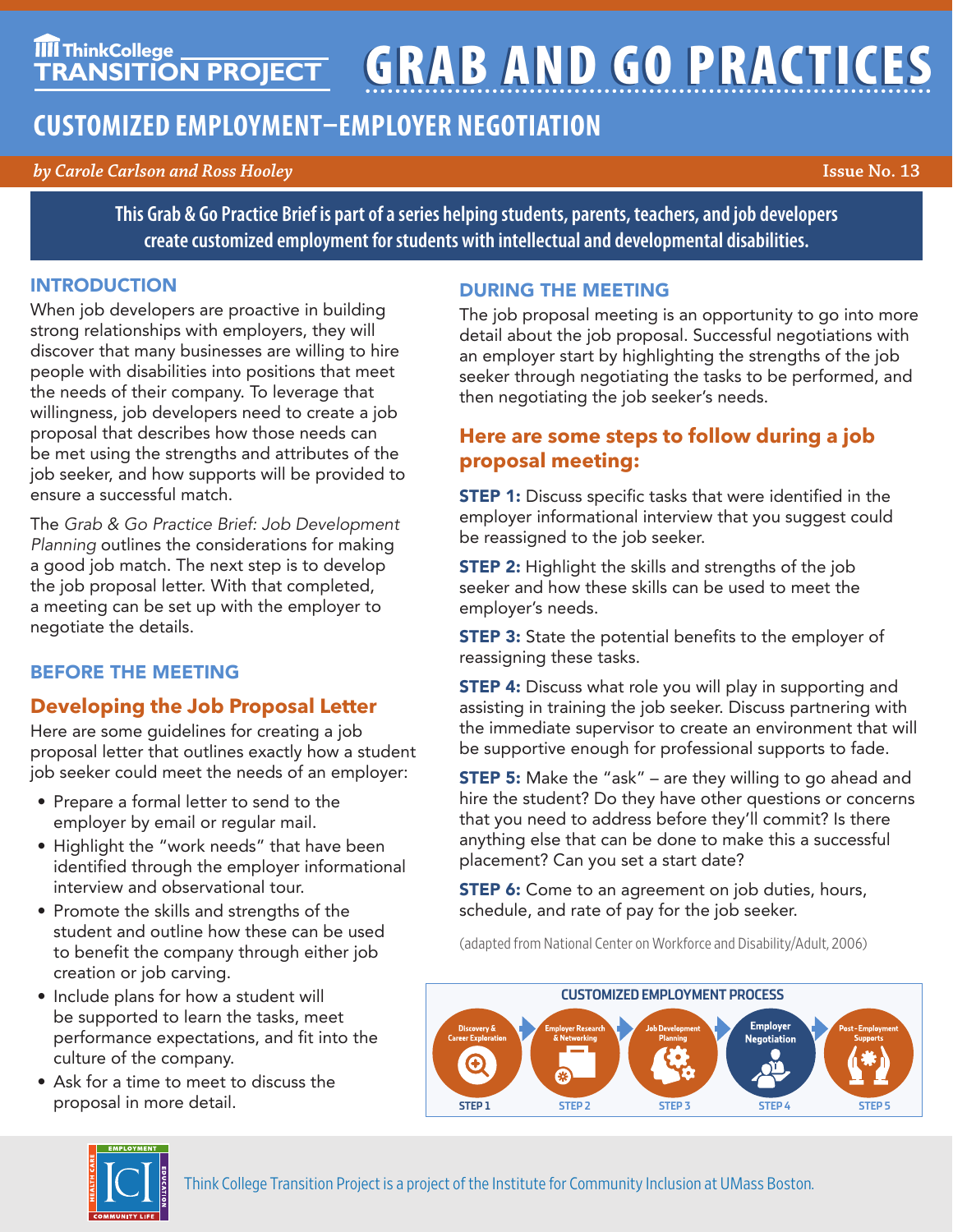#### ADDRESSING EMPLOYER CONCERNS

Your hard work building a trusting relationship with the employer prior to this meeting will go a long way towards addressing any concerns. However, there may be additional ones that come up in the job proposal meeting. Here are some questions that you should be prepared for and some suggested responses:

| <b>Questions or</b><br>concerns                                                          | <b>Suggested responses</b>                                                                                                                                                                                                                                                                                                                                                                                                                                  |
|------------------------------------------------------------------------------------------|-------------------------------------------------------------------------------------------------------------------------------------------------------------------------------------------------------------------------------------------------------------------------------------------------------------------------------------------------------------------------------------------------------------------------------------------------------------|
| <b>How do I know</b><br>that the applicant<br>can do the job?                            | We have only chosen tasks for this customized position<br>that we know the job seeker is able to do or can be trained<br>to do, as is the case with other new employees. I am happy<br>to show you photos from the visual resume of the job<br>seeker doing similar tasks.                                                                                                                                                                                  |
| I don't have the<br>time to have<br>to watch the<br>employee 8 hours<br>a day.           | There should be no need to oversee the employee every<br>minute. We have carefully identified tasks that they enjoy<br>doing and are able to do with training. We will assist you<br>in training the new employee and getting to know their<br>coworkers. Key to job success is also making sure that the<br>employee takes advantage of the support that you provide<br>all of your workers.                                                               |
| <b>What if I hire</b><br>someone and the<br>individual has<br>problems on the<br>job?    | Keeping in contact with you is important to ensure long-<br>term job success. We will be checking in regularly and<br>will be happy to meet to help you resolve any issues. It<br>has been our experience that these issues are usually no<br>different than for any other worker. The time we put into<br>ensuring there is a good job match will help to minimize<br>any potential problems.                                                              |
| I will have to check<br>with corporate to<br>see if we can do<br>something like<br>this. | We are very happy to provide additional resources if<br>that will be helpful. I would also be glad to meet with<br>your regional manager to explain our program. The US<br>Department of Labor has excellent materials about the<br>benefits of customized employment to businesses (US<br>Department of Labor, 2009), including specific information<br>on increased productivity and customer satisfaction. I can<br>point you to those resources online. |
| We currently do<br>not have the hours<br>to create another<br>position.                  | Through customizing the job to meet your work needs,<br>the other employees will be freed up to do tasks that you<br>spoke of earlier that are currently not being done. I would<br>be happy to talk to you about a trial employment period<br>prior to making a commitment, to see if it will make a<br>difference in your workplace efficiency.                                                                                                           |
| <b>Who is liable</b><br>if there is an<br>accident?                                      | Workplace safety is a consideration we take into account<br>when making a job match. People with disabilities are no<br>more prone to accidents than any other worker. In fact, a<br>national study has indicated no difference in the safety<br>records of those with and without disabilities (National<br>Service Inclusion Project).                                                                                                                    |
| We have done<br>this before and<br>have had bad<br>experiences in the<br>past.           | I'm so sorry to hear that. That must have been frustrating<br>and stressful. I will say that every new hire is different, and<br>I am confident that we can provide the support you and<br>the employee need to have a positive experience. Would<br>you tell me more about your specific concerns?                                                                                                                                                         |

# **Marketing materials for the job proposal meeting**

#### Fact sheet about your program (1–2 pages)

- Features of your services (e.g., customizing jobs to meet business needs, assistance in job training, ongoing support)
- List of benefits to the employer
- List of employers you have worked with
- Employer testimonials
- Your contact information

#### Digital portfolio (Griffin, Hammis, David, & Geary, 2007)

- Highlight job seeker's strengths and accomplishments
- Visual resume include photos of job seeker performing work tasks
- Include recommendations and work/school samples of best work done – include visuals such as pictures or video
- List of companies worked at previously

#### One-page summary (D. Hafner, personal communication, March 15, 2017).

- Recent photo of student, name, expected graduation date, contact information
- Student statement on career goals, their strengths, what they've learned about their career goal from recent work experiences, values related to their career choice, and their hopes for the future in their chosen field.
- Recent work/internship accomplishments (bulleted list highlighting places worked, leadership skills, demonstrations of initiative, goals achieved)
- School accomplishments (bulleted list highlighting leadership skills, initiative, goals achieved)
- Character traits important to employers, such as:
	- » Reliable
	- » Friendly/personable
	- » Honest
	- » Hard-working
	- » Organized
	- » Leadership skills
	- » Loyal
	- » Great customer service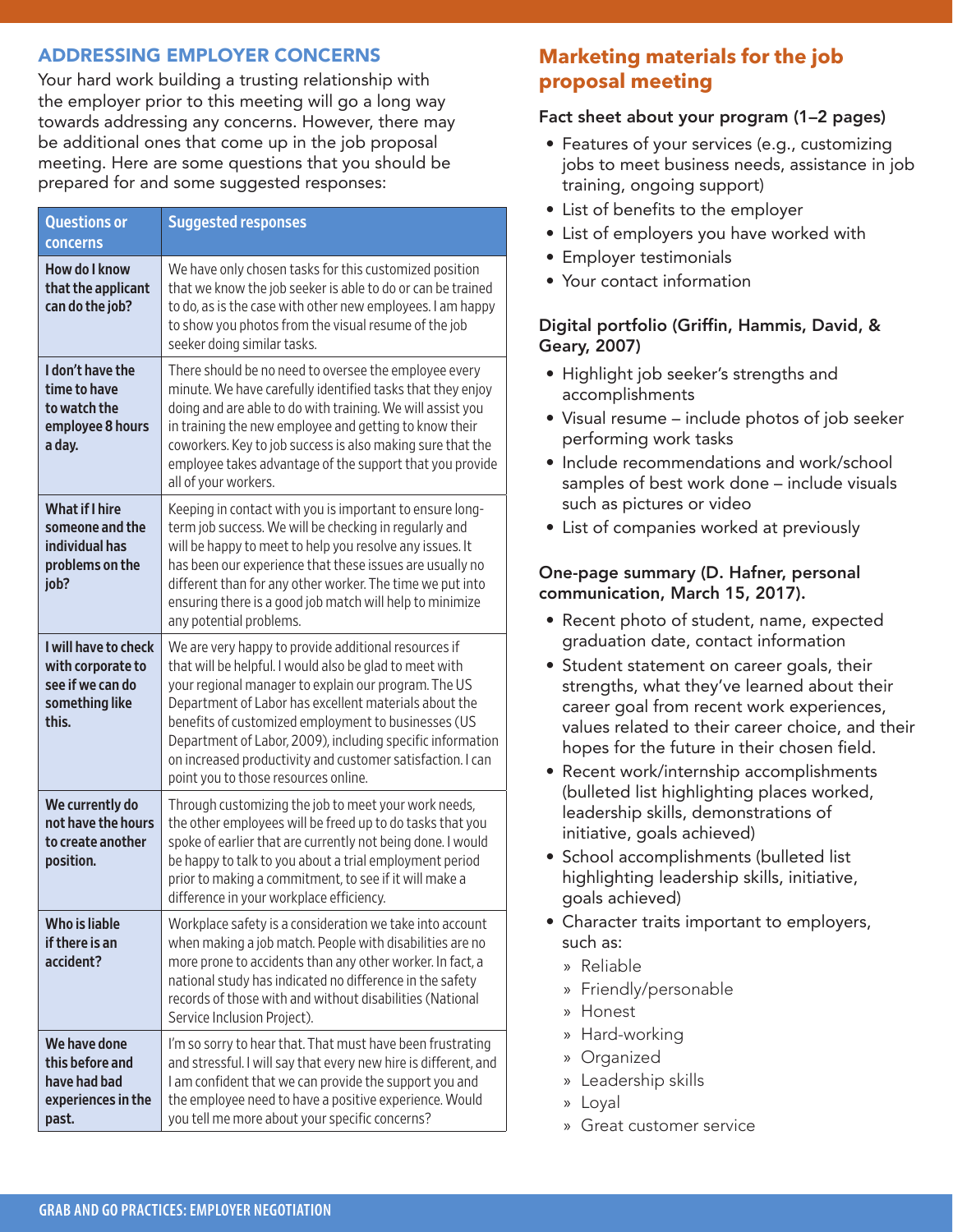# EXAMPLE ONE-PAGE SUMMARY



# Tavis Freeman {email} {phone number} College Program Graduate 2019

It is my goal to seek employment in food service. I enjoy cooking for my family and friends and it makes me feel good to be able to care for them that way. I am a hard worker and like helping others. My education has led me to experiences working in recycling and working with children at the community center.

## **Recent accomplishments:**

- Helped produce a video on college programs for people with disabilities
- Completed 2 semesters of college

# **Volunteer and work experiences:**

- Volunteer at Bird Street Community Center in Dorchester for 3 years in their children's program
- Worked at Wentworth Institute in recycling program

# Friendly • Honest • Loyal • Hard-working